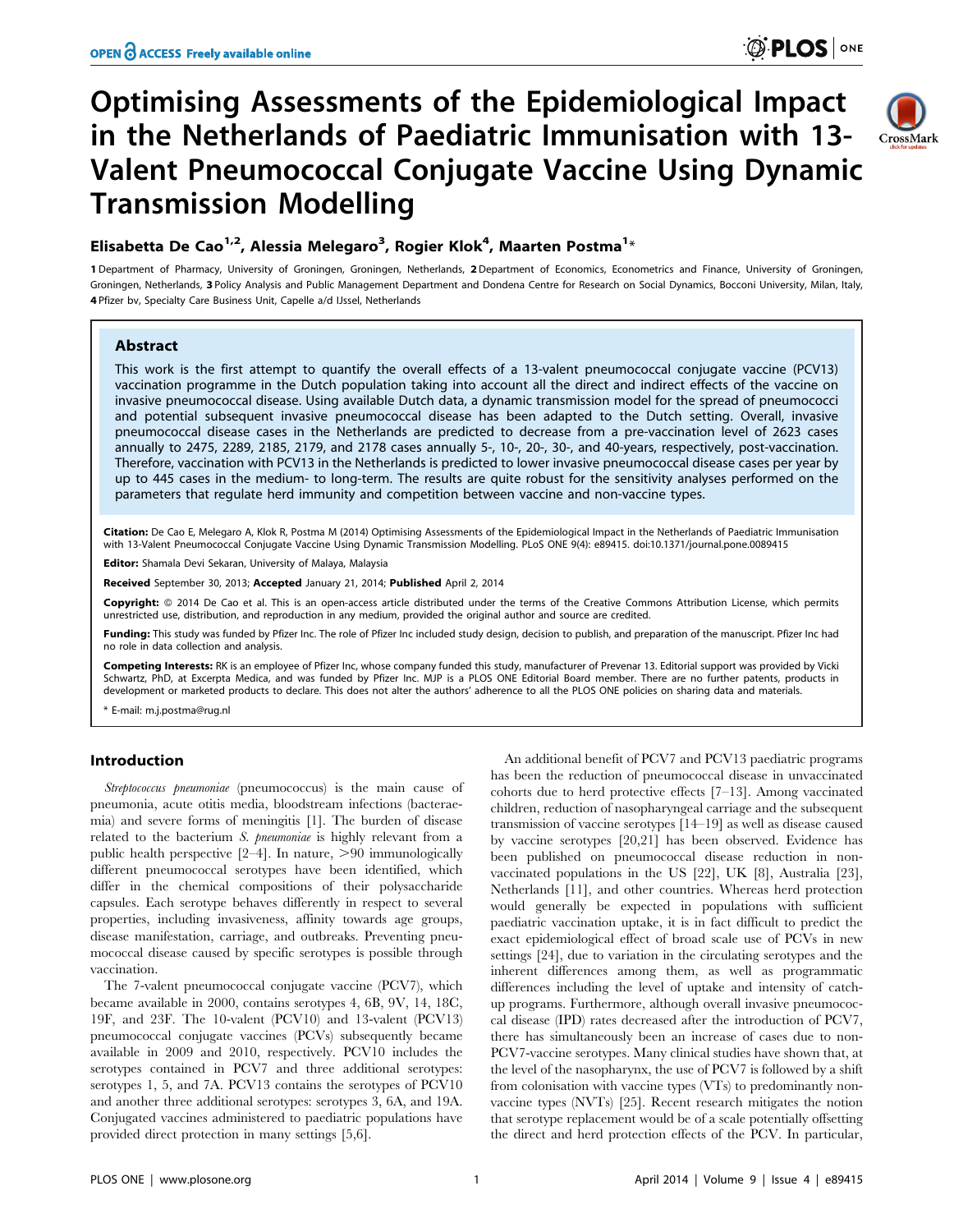Miller et al (2011) [8] claim that further reductions might be achievable by use of higher-valent vaccines.

This being said, however, a great deal of uncertainty remains regarding major drivers such as long-term replacement disease and herd protection among unvaccinated individuals. Understanding the epidemiologic shifts following the introduction of PCV7 is relevant for the introduction of the newer higher-valent vaccines. Multiple factors affect serotype patterns. The vaccine could be the cause of replacement, but antibiotic use and resistance, as well as other biological characteristics of the individual serotypes, which indeed present considerable variations, may also influence serotype distributions. Previous epidemiological and health-economic analyses of higher-valent PCVs exclusively utilised static models [26]. However, currently it is well recognised that to model the changes in pneumococcal epidemiology after vaccination a dynamic model is required, which could take into account all these indirect effects. Only recently, van Hoek et al (2012) [27] evaluated the cost-effectiveness of the introduction of PCV13 in England and Wales using a deterministic transmission model to generate epidemiological projections of vaccine impacts. The importance of using dynamic designs, as opposed to static approaches, to explicitly model the spread of bacteria and viruses has previously been illustrated [28–30]. The use of different modelling approaches has shown huge differences when analysing screening for *Chlamydia trachomatis* [28] and pertussis vaccination strategies [29,30]. To fully capture the value of infant PCV programs, it is necessary to develop a dynamic model that incorporates such indirect effects. The development of such models fits into the priority of designing innovations in health technology assessments, but requires input from mathematical, medical, epidemiological, and immunological fields, and scientific applications of such rigorous undertakings are few.

Melegaro et al (2010) [31] were the first to develop an agestructured transmission dynamic model that retrospectively studied the impact of PCV7 on IPD considering serotype replacement. A Susceptible-Infected-Susceptible (SIS) model was developed that considered reinfection and co-infection with NVTs and VTs. Carriage prevalence data and surveillance of IPD came from England and Wales, while degree and duration of vaccine protection and competition were derived using available US data. This study found that PCV7 vaccination could eradicate VTs, but increased the NVTs with the consequent possible increase of IPD. The authors claimed, however, that their results were sensitive to changes in protection effects and level of competition.

In the UK, a more rapid replacement of PCV7 IPD cases by non-PCV7 IPD cases was observed compared with the US. Consequently, in recent work by Choi et al (2011) [32], the model of Melagaro et al (2010) [31] was re-parameterised using vaccine coverage and IPD data from England and Wales, as well as European Union social contact mixing patterns [33]. The authors concluded that PCV7 vaccination could result in a decrease in overall IPD, mostly in children, even with a rapid replacement by NVTs within 5 years of vaccine introduction at high coverage. They also found that stopping vaccination could result in a resurgence of VT disease to pre-vaccination levels.

In the Netherlands, vaccination with PCV7 was introduced for all infants born after March 31, 2006. The schedule of vaccinations was 3 infant doses and 1 toddler dose (i.e. 3+1) at ages 2, 3, 4, and 11 months, with no catch-up campaign. As of 2011, PCV10 replaced PCV7 in the infant pneumococcal vaccination schedule. Rozenbaum et al (2010) [34] have found, using a static model, that the Dutch infant vaccination program of 4 doses of PCV7 is no longer cost-effective because of increases in IPD caused by NVTs. They claim that PCV13 could provide

better benefits because of an increase in herd immunity and less replacement disease. The aim of this paper is to evaluate the potential effectiveness of PCV13 on IPD in a Dutch infant national immunisation program setting, using a dynamic model that takes into account disease transmission dynamics.

## Methods

The age-structured transmission dynamic model was adapted from Melegaro et al (2010) [31], in order to evaluate the effectiveness of PCV13 in the Netherlands. Similarly to Melegaro et al (2010) [31], the model here is composed of two parts, a prevaccination model and a transmission dynamic model, to explore the effects of the vaccination program.

#### Part I: Pre-Vaccination Model

The forces of infection for VT and NVT were first estimated from the pre-PCV carriage data ( $\lambda_{Vi}$ ,  $\lambda_{Ni}$ ), with *i* reflecting age groups, V the VT, and N the NVT. The flowchart in Figure 1 represents the SIS structure used to consider pneumococcal carriage. Briefly, the characteristics of the SIS model were:

- $\bullet$  4 compartments: S = susceptible; V = VT carriers; N = NVT carriers; and  $B =$  both VT and NVT co-colonised
- Age-dependent forces of infection for VT and NVT  $(\lambda_{Vi}, \lambda_{Ni})$
- Competition parameters that determined the relative risk of acquiring VT (NVT) if already colonised by NVT (VT)  $(c_V,$  $C_{\mathbf{N}}$
- Recovery rates for VT and NVT

The forces of infection were assumed as step functions, with a constant value in each of the following age groups: 0–1, 2–4, 5–9, 10–19, 20–29, and  $\geq$  30 years. The recovery rate was assumed to be equal to the inverse of the duration of carriage as in Cauchemez  $et \ al \ (2006) \ [35]$  and Melegaro  $et \ al \ (2007) \ [36]$ . Competition parameters were based on point estimates and lower and upper



Figure 1. Susceptible-Infected-Susceptible (SIS) model structure. SIS model structure for estimating the forces of infection for vaccine types and non-vaccine types. Abbreviations:  $\lambda_{N}$ , age-dependent forces of infection for non-vaccine types;  $\lambda_{\mathsf{V}}$ , age-dependent forces of infection for vaccine types; B, both vaccine types and non-vaccine types co-colonised;  $c_N$ , competition parameters that determined the relative risk of acquiring non-vaccine types if already colonised by vaccine types;  $c_V$ , competition parameters that determined the relative risk of acquiring vaccine types if already colonised by non-vaccine types; i, age group; N, non-vaccine types carriers;  $r_N$ , recovery rate for non-vaccine types; r<sub>V</sub>, recovery rate for vaccine types; S, susceptible; V, vaccine type carriers;.

doi:10.1371/journal.pone.0089415.g001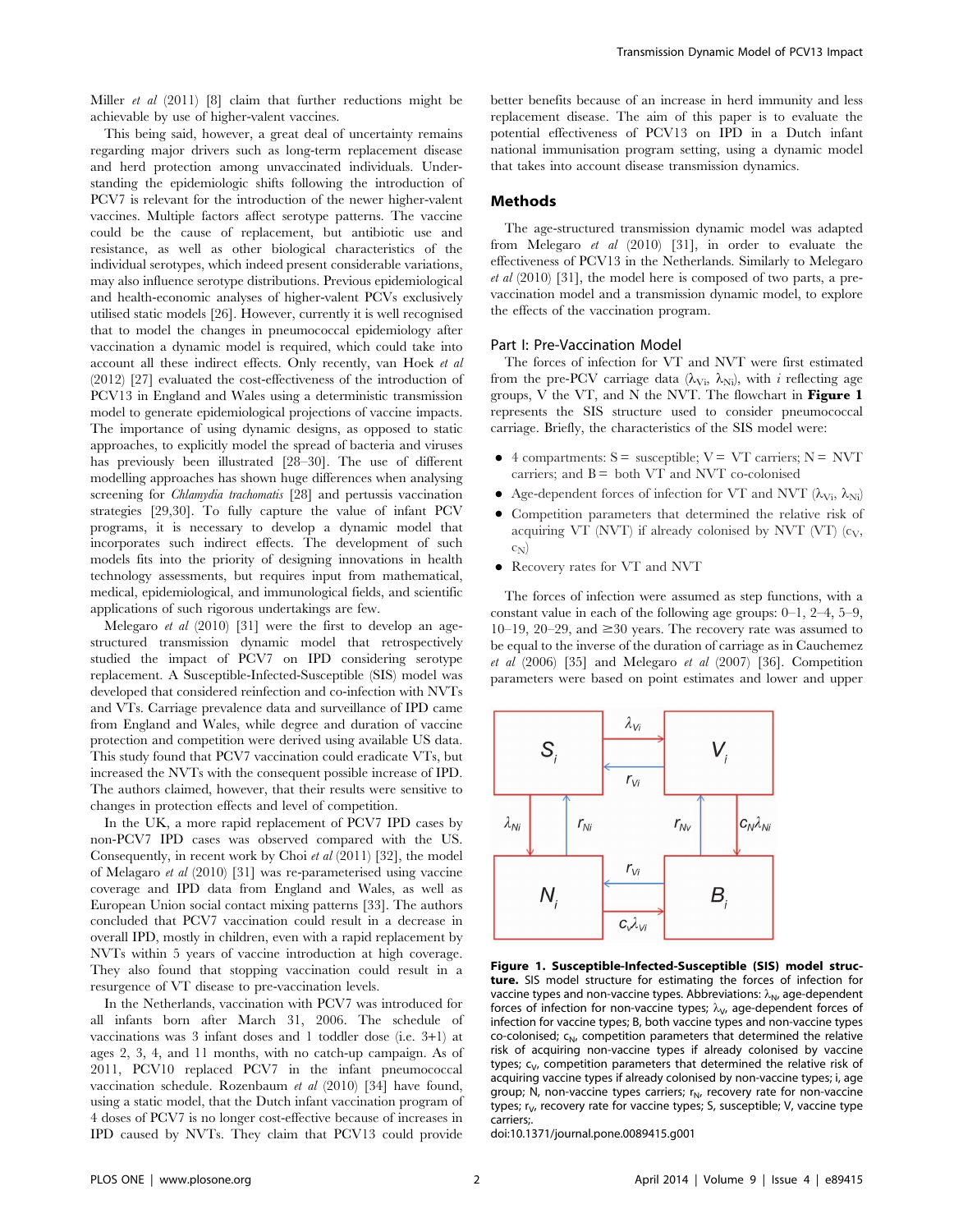bounds of confidence intervals derived in Melegaro et al (2007) [36] and Choi et al  $(2011)$  [32]. In particular,  $c_V$  was fixed at 0.5, whereas  $c_N$  took the value 0.04 [32]. Different values of  $c_N$  (0 and 0.37) have been used and are reported in the sensitivity analysis, as described below. A low value of  $c_N$  indicates strong competition between the VT and the NVT group, i.e. carriers of one type are less likely to acquire the other type compared with susceptible individuals. The recovery rates were assumed age-dependent but equal among the two groups  $(r_{Vi} = r_{Ni})$ .

A multinomial model was used to fit force-of-infection parameters to carriage data. The co-colonised individuals were grouped within the VT compartment because they were assumed to be detected as VT carriers. The multinomial model is as follows:

$$
log L = \sum_{i=1,\ldots n}^{n} (VT_i \times logvt_i + NVT_i \times lognv t_i + S_i \times logs_i) + constant
$$

where  $i = age$  group,  $VT = observed$  number of  $VT$  carriers,  $vt =$ predicted prevalence of VT carriers, NVT = observed number of NVT carriers,  $nvt =$  predicted prevalence of NVT carriers,  $S =$ observed number of susceptibles, and  $s =$  predicted prevalence of susceptibles.

The model was solved for the combination of parameter values that produced the best fit.

#### Part II: Dynamic Model to Evaluate Vaccination Policies

The second part of the model consisted of a dynamic model for S. pneumoniae, comprising a set of ordinary differential equations (see Melegaro et al [2010] for details [31]). The flow chart in Figure 2 shows the natural history of carriage with and without vaccination. The crucial characteristics of the model are as follows:

- The model was age-structured with 100 cohorts of individuals that age every year
- N Each individual was born at age 0 and was susceptible
- The model comprised 4 compartments without vaccination:  $S =$  susceptible;  $V = VT$  carriers;  $N = NVT$  carriers; and  $B =$ both VT and NVT co-colonised
- $\bullet$  The model comprised 4 compartments with vaccination: Sv = susceptible;  $Vv = VT$  carriers;  $Nv = NVT$  carriers; and  $Bv =$ both VT and NVT co-colonised
- Age-dependent forces of infection for VT and NVT  $(\lambda_{Vi}, \lambda_{Ni})$
- N Competition parameters that determined the relative risk of acquiring VT (NVT) if already colonised by NVT (VT)  $(c_V,$  $c_N$
- Recovery rates for VT and NVT were assumed to be equal  $(r_{\rm Vi}= r_{\rm Ni})$
- Vaccination coverage was reflected by  $v_i$ , the degree of protection by  $\gamma_i$ , and the waning rate by  $\omega_i$

The model was parameterised as reported in Table 1 [32,35– 40], where the initial conditions were the pre-vaccination carriage prevalences for VT and NVT as estimated in Part I. The mixing parameter (e) was estimated by fitting the transmission dynamic model to the age-specific IPD incidence rates pre- and post-PCV7 introduction, by minimising the Poisson deviance (data not shown). We assumed that the pre-PCV13 vaccination years corresponded with the pre-PCV7 vaccination years; therefore, we used carriage data estimated by van Gils et al (2009) [38] and an average of the IPD cases in the 2-years pre-PCV7 (June 2004–June 2006), taking the 13 serotypes included in PCV13 explicitly into account.

#### Inputs

Vaccination program. The model considered routine vaccination with PCV13 of infants at 2, 3, 4, and 11 months of age (3+1), without considering any catch-up campaign.

Carriage prevalence. Pre-vaccination nasopharyngeal carriage rates of S. pneumoniae were derived from a longitudinal, randomised controlled trial implemented in the Netherlands from July 2005 and February 2006 (ClinicalTrials.gov identifier: NCT00189020). In this trial, 1003 healthy newborns and 1 of their parents were enrolled to examine the effects of a 2-dose and 2+1 dose schedule with PCV7 [38]; serotype information data were also reported in Spijkerman et al (2011) [39]. As data were not available for all age groups, a quadratic function was used to predict pre-vaccination carriage prevalence for missing age groups.

The above data were also used, together with recent data from a cross-sectional observational study by Spijkerman et al (2011) [39] on pneumococcal carriage in the Netherlands 3-years post-PCV7, to estimate the level of assortativeness in the mixing patterns.

**Disease incidence.** Infections that progressed into IPD were estimated based on fitting a model to the age-specific incidence of disease attributable to pneumococcal invasive infection as reported by the Netherlands Reference Laboratory for Bacterial Meningitis from 2004–2010, assuming a constant case-carrier ratio over time [40].

Population data. Model outcomes on IPD-cases were extrapolated to national totals using Dutch demographic data for the year 2006 from the Dutch Central Bureau of Statistics (Voorburg, Netherlands).

#### Sensitivity Analysis

Sensitivity analyses were conducted around the competition and mixing parameters. Specifically, we tested scenarios where  $c_N$  was equal to 0 or 0.37, representing lower and higher competition, respectively [32]. A higher  $c_N$  implies a lower replacement of VT by NVT after the introduction of the vaccine. In the base-case the mixing parameter ( $\varepsilon$ ) was estimated at 0.85 using PCV7 data. Subsequently we tested values of  $\varepsilon$  at 0.50 or 1.00, representing different levels of assortativeness in the mixing patterns (when  $\varepsilon$  = 1.00, mixing is totally assortative). When a more proportionate mixing pattern  $(\epsilon = 0.50)$  was considered, it simulated a situation where additional indirect effects among unvaccinated age groups might occur.

#### Results

The pre-vaccination model resulted in a good fit to the data with the exception of ages  $0$  and  $1$  years. Figure 3 compares observed versus estimated steady-state carriage pre-PCV13 where  $c_N = 0.04$ .

The base-case pre-vaccination, and 10 and 40 years post-PCV13 introduction IPD incidence per 100,000 population for VT, NVT, and overall IPD incidences (VT+NVT diseases) are presented in Figure 4. The model predicted a rapid decrease of the VT and overall incidence for the age-groups 0–1 years, and also a relevant decrease of the VT and overall incidence for the  $\geq$ 65 years age groups.

Figure 5 presents VT, NVT, and overall IPD incidence per 100,000 population, over time with e fixed at 0.85, while varying the competition parameter  $c_N = 0$ , 0.04, and 0.37. Figures 5A and 5B show that the model was sensitive to  $c_N$ ; a higher  $c_N$  implies a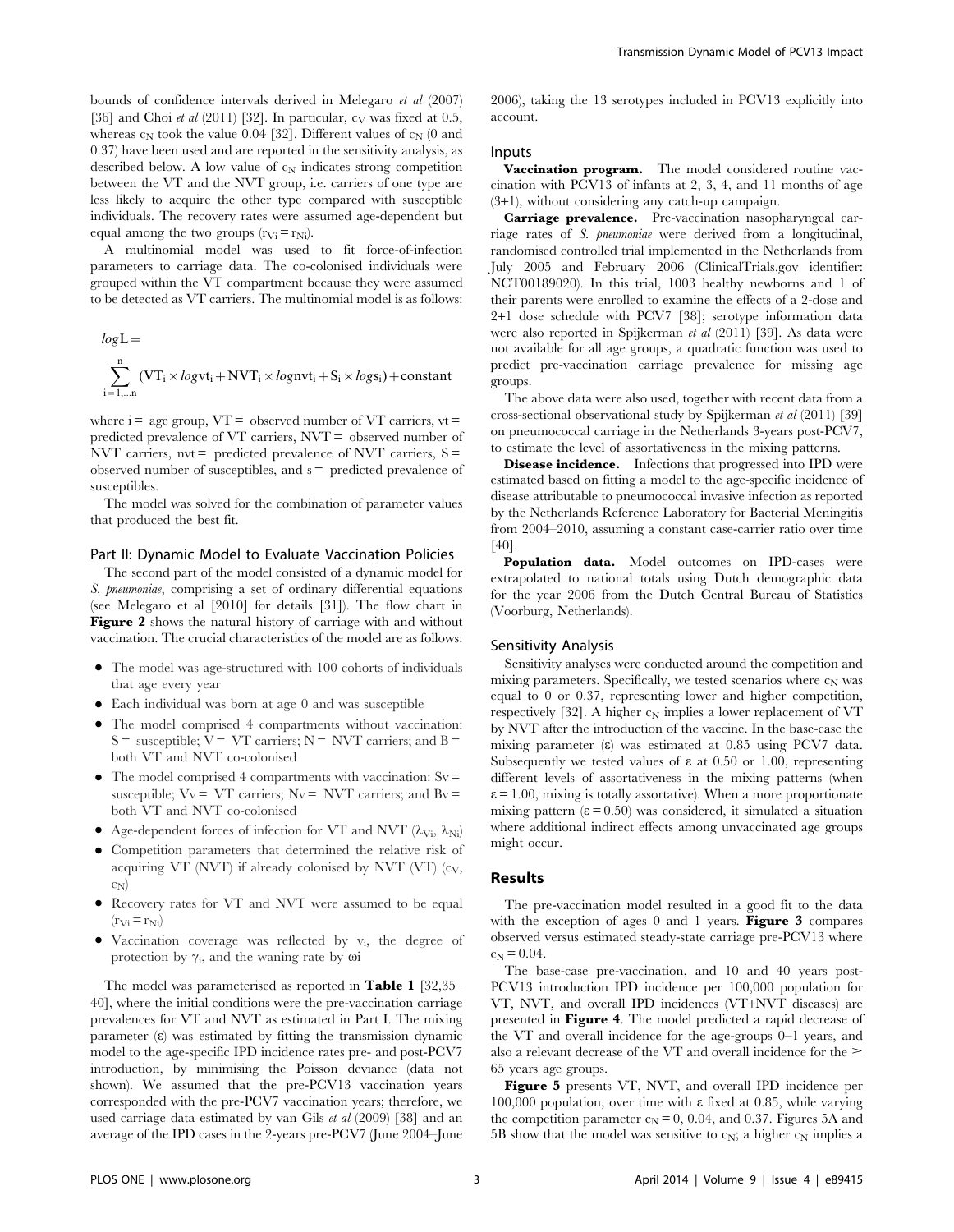

**Figure 2. Dynamic transmission model.** Flowchart representing the dynamic mathematical model used for the transmission. Abbreviations: $\gamma_{\rm i}$ degree of protection;  $\lambda_{N}$ , age-dependent forces of infection for non-vaccine types;  $\lambda_{V}$ , age-dependent forces of infection for vaccine types;  $\omega$ i, the waning rate; B, both vaccine types and non-vaccine types co-colonised; Bv, both vaccine types and non-vaccine types co-colonised with vaccination;  $c_{N}$ , competition parameters that determined the relative risk of acquiring non-vaccine types if already colonised by vaccine types;  $c_{V}$ , competition parameters that determined the relative risk of acquiring vaccine types if already colonised by non-vaccine types; i, age group; N, non-vaccine types carriers; Nv, non-vaccine types carriers with vaccination;  $r_N$ , recovery rate for non-vaccine types;  $r_V$ , recovery rate for vaccine types; S, susceptible; Sv, susceptible with vaccination; v, vaccination coverage; V, vaccine type carriers; Vv, vaccine types carriers with vaccination. doi:10.1371/journal.pone.0089415.g002

lower replacement of VT by NVT after the introduction of the vaccine; therefore, the VT incidences are higher and the NVT incidences are lower compared with a lower  $c_N$  in all age groups. In Figure 5C, the overall incidence is about the same for all three parameters. However, some effects of the different values of  $c_N$ were apparent once we stratified by VT or NVT incidences. Here, when  $c_N = 0.37$ , the overall IPD incidence decreased in the age groups 0–1 and 45–64 years, was constant in age groups 2–44 years, and increased for people aged  $\geq 65$  years. This is because there was a combination of two opposing effects: increase of VT incidence and decrease of NVT incidence. The model predicted an overall decrease in IPD incidence in the 0–1 years age group. Specifically, the overall IPD incidences (per 100,000 population) 20 years after the introduction of PCV13 in the 0–1 years age group were 118.65 if  $c_N = 0$ , 118.00 if  $c_N = 0.04$ , and 105.43 if  $c_N = 0.37$ . However, the overall IPD incidences (per 100,000 population) 20 years after the introduction of the vaccine in the  $\geq$ 75 years age group were 491.94 if  $c_N = 0$ , 492.44 if  $c_N = 0.04$ , and 498.22 if  $c_N = 0.37$ .

Figure 6 presents VT, NVT, and overall IPD incidence per 100,000 population, over time with  $c_N$  fixed at 0.04, while varying the mixing parameter  $\varepsilon = 0.50, 0.85,$  and 1.00. As higher values of e imply less mixing, IPD incidence, therefore, had a larger decrease over time when the mixing was more proportionate

|  |  | <b>Table 1.</b> Model parameters and ranges for the analysis of PCV13 in the Netherlands. |  |  |  |  |  |  |  |  |  |  |  |  |  |
|--|--|-------------------------------------------------------------------------------------------|--|--|--|--|--|--|--|--|--|--|--|--|--|
|--|--|-------------------------------------------------------------------------------------------|--|--|--|--|--|--|--|--|--|--|--|--|--|

| <b>Parameters</b> Definition |                        | <b>Values</b>       | Ranges in sensitivity analysis Sources [Ref.] |                                                        |
|------------------------------|------------------------|---------------------|-----------------------------------------------|--------------------------------------------------------|
| $\mathsf{L}$                 | Coverage               | 95%                 |                                               | <b>RIVM [37]</b>                                       |
| $c_{N}$                      | Competition VT         | 0.04                | $0 - 0.37$                                    | Choi et al (2011) [32]                                 |
| $c_v$                        | <b>Competition NVT</b> | 0.50                |                                               | Melegaro et al (2007) [36]                             |
| lε                           | Assortativeness        | 0.85                | $0.50 - 1.00$                                 | Estimated using pre- and post-PCV7 data [38,39]        |
| Iγ                           | Degree of protection   | 0.52 <sup>a</sup>   |                                               | Choi et al (2012) [40]                                 |
| $\delta$                     | Duration of protection | 5 years             |                                               | Choi et al (2012) [40]                                 |
| $r_{\rm vi}$                 | Recovery rate for VT   | 1/duration carriage |                                               | Cauchemez et al (2006) [35] Melegaro et al (2007) [36] |
| $r_{\rm ni}$                 | Recovery rate for NVT  | 1/duration carriage |                                               | Cauchemez et al (2006) [35] Melegaro et al (2007) [36] |

aWe used the same degree of protection for PCV13 that was estimated by Choi et al (2011) [32] for PCV7. Sensitivity analysis was done on this value. Abbreviations: NVT, non-vaccine types; PCV7, 7-valent pneumococcal conjugate vaccine; PCV13, 13-valent pneumococcal conjugate vaccine; RIVM, National Institute for Public Health and the Environment, Ministry of Health, Welfare and Sport; VT, vaccine types. doi:10.1371/journal.pone.0089415.t001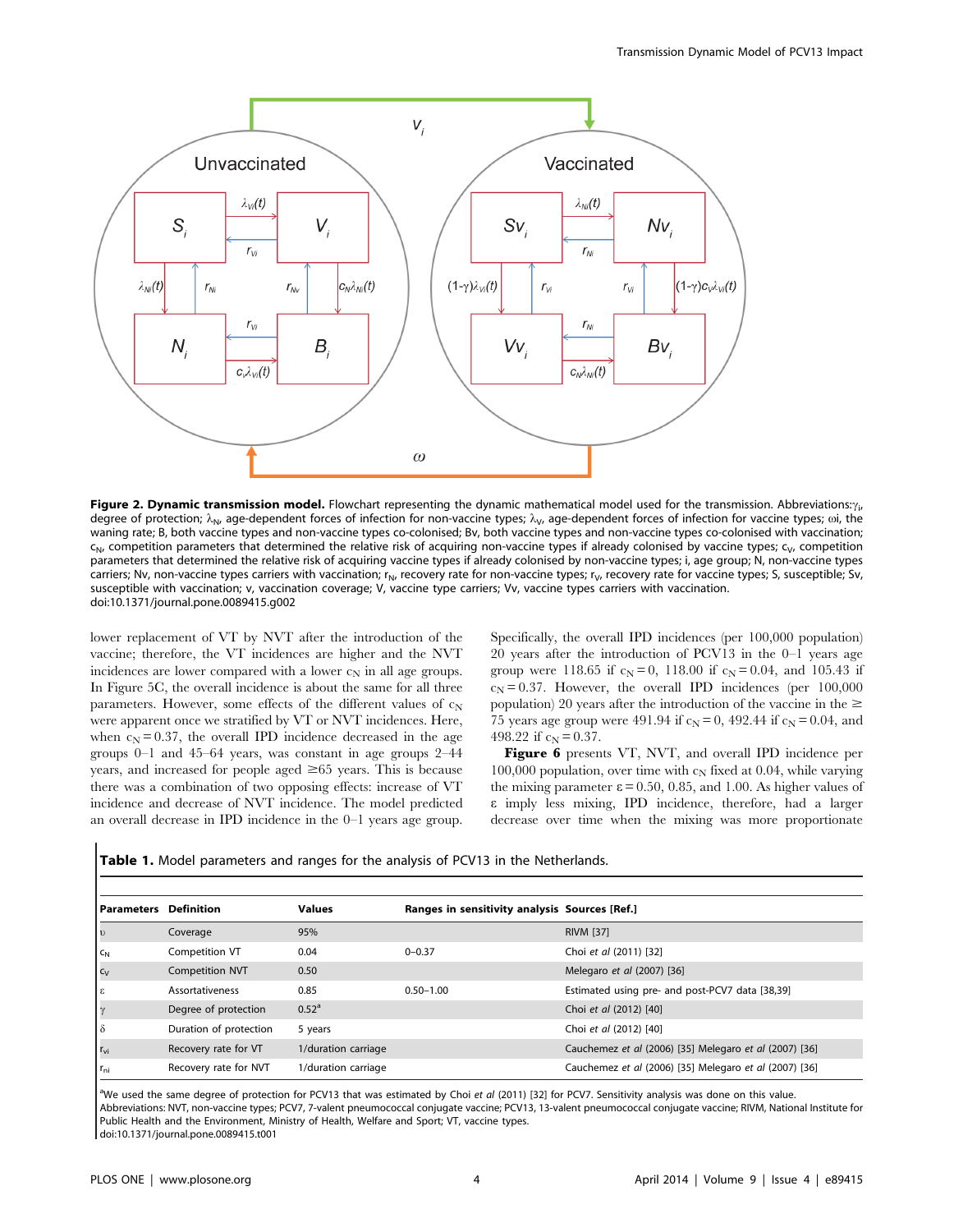

Figure 3. Carriage pre-PCV13. Estimated and observed carriage pre-PCV13. Prevalence rates are reported per each age or age group. Note that only the data points in Figure 3 at ages 1 and 2 years, and age group 30–39 years correspond to observed carriage data; other points were interpolated. Abbreviations:  $c_N$ , competition parameter; NVT, nonvaccine types; PCV13, 13-valent pneumococcal conjugate vaccine; VT, vaccine types.

doi:10.1371/journal.pone.0089415.g003

 $(\epsilon = 0.50)$  leading to a higher herd protective effect. The opposite happened when mixing was fully assortative  $(\epsilon = 1.00)$ , and incidence remained nearly unchanged for older unvaccinated age groups.

#### **Discussion**

Using available Dutch data and a transmission dynamic model, we estimated that 10 years after the introduction of PCV13, the number of IPD cases per year (both VT and NVT) for children  $\leq$ 2 years of age would be 45, reduced from 160 cases per year if no vaccination had ever been implemented. At 10 years the equilibrium was not fully reached yet; hence, after 30–40 years, the IPD cases per year for children  $\leq$  years of age reached 44. For the elderly  $\geq$  75 years of age, IPD cases per year fell from 652 to 573 at equilibrium around 30 years after PCV13 introduction. Overall, IPD cases per year in the Netherlands were predicted to decrease from 2623 cases per year pre-vaccination to 2475, 2289, 2185, 2179, and 2178 cases per year at 5, 10, 20, 30, and 40 years post-vaccination. Therefore, vaccination with PCV13 in the Netherlands was predicted to lower IPD cases annually by up to 445 cases per year in the medium- to long-term.

Rozenbaum et al (2010) [41] recently estimated the costeffectiveness of PCV13 compared with no vaccination using a static model that included herd protection and serotype replacement in a straightforward linear relationship (termed ''net indirect effects"). Using a total vaccination cost of approximately  $\epsilon$ 300 for 4 doses, they estimated cost-effectiveness at approximately  $\epsilon$ 50,000 per quality-adjusted life year, based on a similar reduction in IPD-cases in children aged  $\leq$ 5 years, as found in this study. However, the linear ''net indirect effects'' calculus indicated a further reduction of only 181 cases; i.e. a total reduction of 331 cases per year. This is in contrast to our current analysis based on herd protection and serotype replacement within a population dynamic design. Notably, here we estimated a reduction in IPD cases already beyond this number after 10 years, increasing to a reduction of approximately 440 cases per year 20– 40 years post-vaccination. Although we acknowledge that our comparison was hampered by the different designs of both models, we do note that both were built on the same dataset for IPD cases. Therefore, a suggestion of the change in cost-effectiveness might have some validity. Inserting the outcomes of the dynamic model developed here into the cost-effectiveness model of Rozenbaum et al (2010) [41] would improve the cost-effectiveness profile of PCV13. Note that this estimate only concerns the reduction in IPD cases; thus, potential further benefits in otitis media and pneumonia might further improve cost-effectiveness.

Our results were quite robust for the sensitivity analyses that we performed on the parameters that regulate herd immunity  $(\varepsilon)$  and competition  $(c_N)$ . Using PCV7 data,  $\varepsilon$  was estimated at 0.85, which is quite high, considering that 1.00 reflects full assortativeness. Variation over the range 0.50–1.00 did not influence results dramatically. However, a slight trend could be seen where lower values of e (more proportionate mixing pattern) facilitated elimination of VT-transmission with correspondingly higher reductions in IPD cases. Furthermore, increasing the value of the competition parameter  $c_N$  — reflecting lower protection from VT carriage — generally resulted in lower replacement of VT by NVT after introduction of vaccination, and thus resulted in fewer IPD cases, whereas a lower  $c_N$  showed the opposite effect. However, for the older age groups, the trend may reverse and thus stabilise the overall number of IPD cases, explaining why the results are relatively insensitive to the competition parameter.

As with all models, our model is limited by being a simplification of reality and thus the above considerations should be taken with caution. Our current model consisted of simplified population structures and dynamics involving 100 cohorts of individuals (0, 1, 2, 3…99) each corresponding to one year of age and each of equal size, with a total stable population (i.e. births equal deaths). An additional crucial point of the current work relies on model parameter estimates which, due to the lack of data from the Netherlands, had to be extrapolated from other countries. In particular, the competition parameter between VT and NVT serotypes was based on estimates derived for England and Wales, where post-PCV7 data were available for several years [32]. Vaccine efficacy against VT colonisation and duration of protection were also taken from a study in England and Wales, and were 52% and 5 years, respectively [40]. Although this is clearly limiting the validity of our results, to our knowledge, these represent the best sources of information concerning competition between serotypes, as well as efficacy parameters being derived using pre- and post-vaccination IPD data from the England and Wales surveillance system. Finally, no natural immunity was included in the model because the generation of naturallyacquired immunity to pneumococcal serotypes is too complex and poorly understood to be incorporated in the present model structure. Clearly, all these assumptions can be updated when additional data become available. This also applies to any desired transitions from lower-valent vaccines to PCV13 as suggested by our and potentially other analyses. For example, there are no data yet on the transition in the first year of life from PCV7 to PCV13. Long-term surveillance of IPD, carriage, and non-bacteraemic pneumonia are crucial to understand vaccine effects over the long term.

Another limitation is that this model only captures invasive disease. Efficacy and effectiveness studies of PCV7 and PCV13 have shown a substantial impact on non-invasive disease as well. These disease states are not included in our analysis because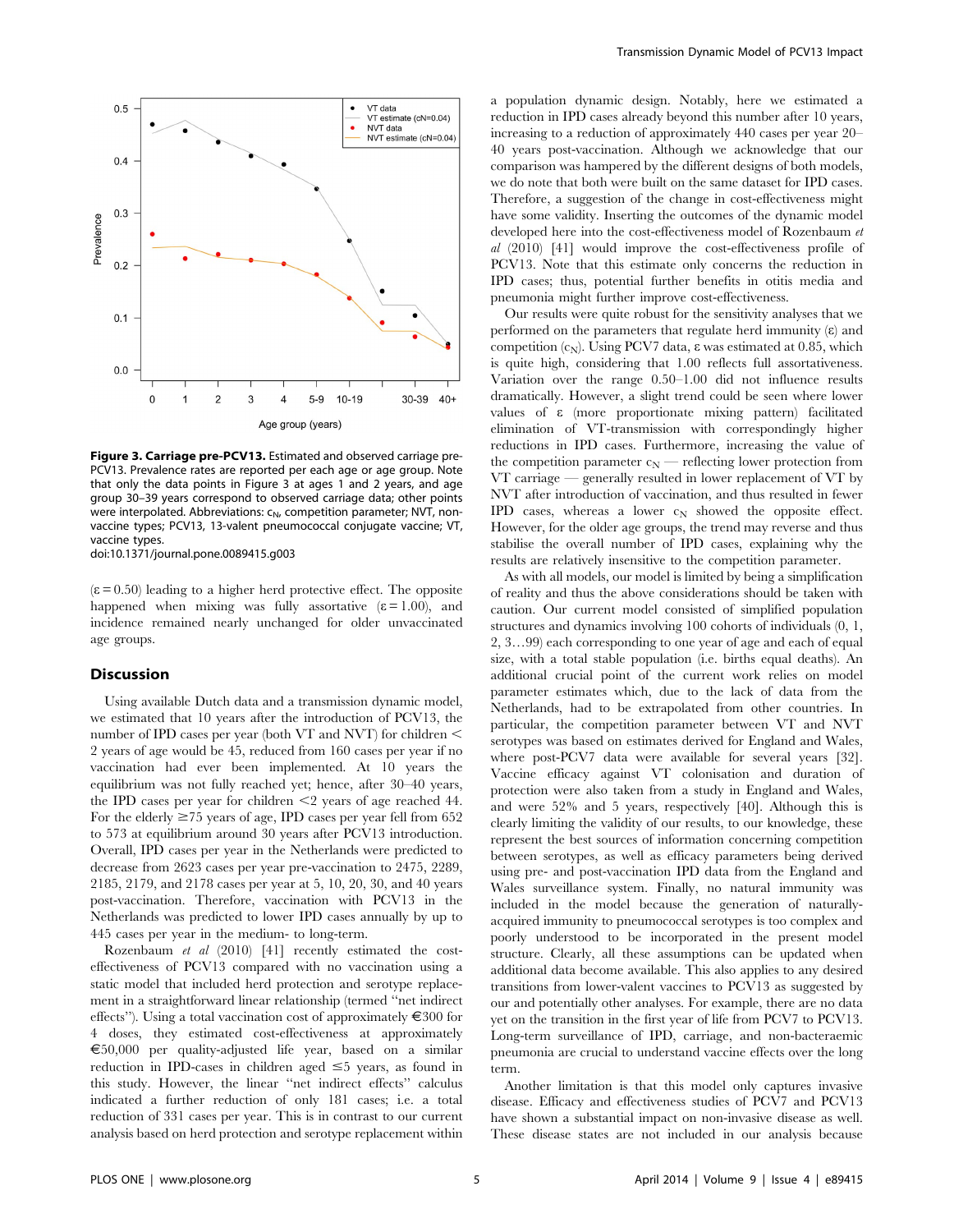



Figure 4. Yearly incidence of IPD. IPD yearly incidence per 100,000 population pre-vaccination (0 years) and after 10 and 40 years post-PCV13 with the competition parameter  $c_N$  = 0.04. Abbreviations:  $c_N$ , competition parameter; IPD, invasive pneumococcal disease; NVT, non-vaccine types; PCV13, 13-valent pneumococcal conjugate vaccine; VT, vaccine types. doi:10.1371/journal.pone.0089415.g004

serotype-specific data on pneumonia and acute otitis media are too scarce to attempt to predict long-term effects of vaccine pressures on VT and NVT. Again, further surveillance studies on non-IPD will be crucial in evaluating the further impact the vaccine will have on these conditions.

Currently in the Netherlands PCV10 is used having replaced PCV7 in 2011. To date, the impact of PCV10 on carriage remains uncertain [42–45], and a herd effect has not yet been demonstrated. For this reason PCV10 was not included in the transmission dynamic analysis. If and when such data become available, the analysis can be updated to include the effects of PCV10.

Miller et al (2011) [46] have shown that the incidence of IPD caused by PCV13-only serotypes halved in children aged  $\leq$ 2 years in England and Wales where PCV13 replaced PCV7 in 2010. This is due to protection against serotypes 7F and 19A in particular, which were the main causes of replacement disease. However, Miller et al (2011) [46] claimed that it was too early to see indirect effects in older ages or serotype replacement effects in the vaccinated population. However, in the US, indirect effects have been observed with no evidence yet of serotype replacement in all adult age groups within 1.5 years of implementation of the PCV13 National Immunisation Programme [47,48].

In conclusion, we have adapted to the Netherlands setting the first application of transmission dynamic modelling for the spread of pneumococci and potential subsequent IPD. We estimated a base-case reduction in IPD due to PCV13 vaccination of up to 445 cases per year, including herd protective and serotype replacement indirect effects. When compared with the previously-published static model [41], which included a linear approximation of indirect effects, we estimated slightly higher reductions in IPD in the Netherlands due to these indirect effects, potentially translating to more favourable cost-effectiveness of PCV13 than previously indicated. Sensitivity analyses showed that results are sensitive to the competition parameter arranging the exchange between VT and NVT, and the type of population mixing. This work is the first attempt to quantify the overall effects of a PCV13 programme in the Dutch population taking into account all the direct and indirect effects on IPD. However, further research is clearly needed in order to evaluate the potential overall effects on non-IPD, which represent a major widespread burden in terms of both morbidity and cost.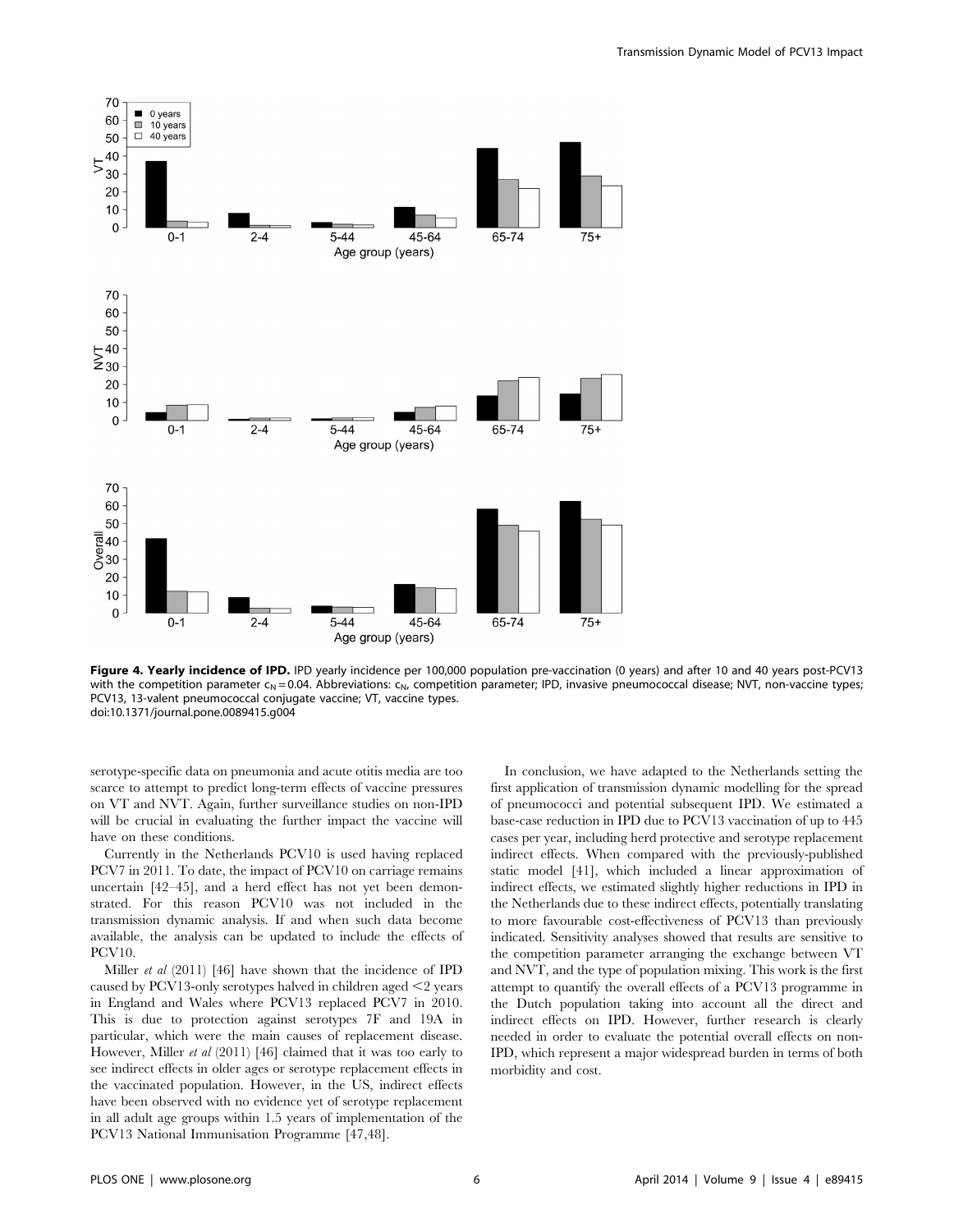

Figure 5. Yearly incidence of IPD with different competition parameters. A, IPD incidence, VT; B, IPD incidence, NVT; and C, IPD overall incidence. Yearly incidence per 100,000 population over time when different competition parameters are used:  $c_N = 0$ , 0.04, and 0.37; and the mixing parameter is  $\varepsilon = 0.85$ . Each panel corresponds to a different age group. Note: the y-axis scales are different on each graph. Abbreviations:  $c_{N}$ , competition parameter; e, mixing parameter; IPD, invasive pneumococcal disease; NVT, non-vaccine types; VT, vaccine types. doi:10.1371/journal.pone.0089415.g005



Figure 6. Yearly incidence of IPD with different mixing parameters. A, IPD incidence, VT; B, IPD incidence, NVT; and C, IPD overall incidence. Yearly incidence per 100,000 population over time when different mixing parameters are used:  $\epsilon$  = 0.50, 0.85, 1.00; and the competition parameter is  $c_N$  = 0.04. Each panel corresponds to a different age group. Note: the y-axis scales are different on each graph. Abbreviations:  $c_N$  competition parameter; e, mixing paremeter; IPD, invasive pneumococcal disease; NVT, non-vaccine types; VT, vaccine types. doi:10.1371/journal.pone.0089415.g006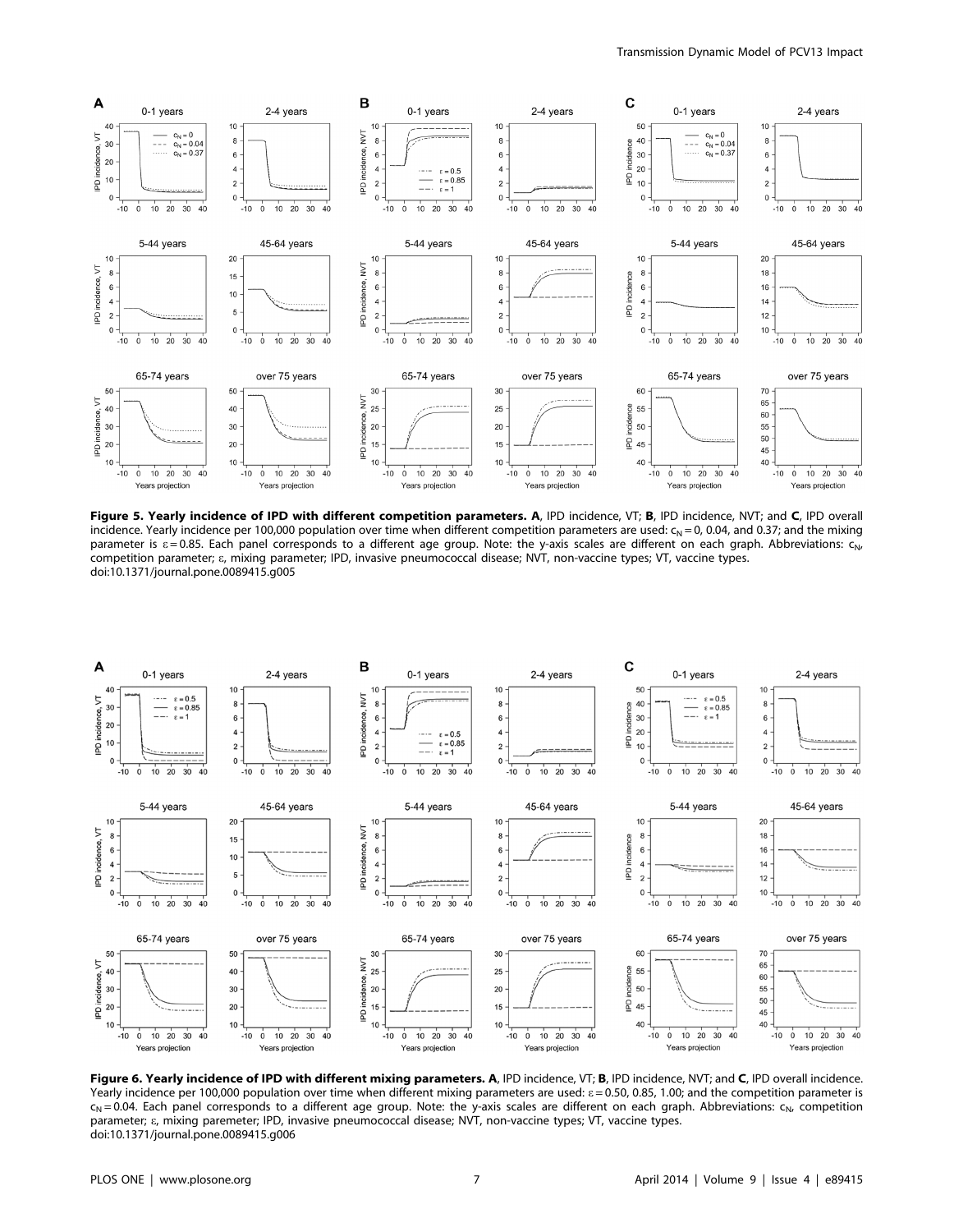### Acknowledgments

The authors would like to thank Drs Mark Rozenbaum, Albert van Hoek, Yoon Choi, and Raymond Farkouh for very useful discussions and feedback on the topic.

## References

- 1. Hausdorff WP, Feikin DR, Klugman KP (2005) Epidemiological differences among pneumococcal serotypes. Lancet Infect Dis 5: 83–93.
- 2. Fedson DS, Scott JA (1999) The burden of pneumococcal disease among adults in developed and developing countries: what is and is not known. Vaccine 17 (Suppl 1): S11–S18.
- 3. Bingen E, Levy C, Varon E, de la Rocque F, Boucherat M, et al. (2008) Pneumococcal meningitis in the era of pneumococcal conjugate vaccine implementation. Eur J Clin Microbiol Infect Dis 27: 191–199.
- 4. Dery MA, Hasbun R (2007) Changing epidemiology of bacterial meningitis. Curr Infect Dis Rep 9: 301–307.
- 5. Macleod CM, Hodges RG, Heidelberger M, Bernhard WG (1945) Prevention of pneumococcal pneumonia by immunization with specific capsular polysaccharides. J Exp Med 82: 445–465.
- 6. Klein JO, Plotkin SA. (2007) Robert Austrian: 1917–2007. Clin Infect Dis 45: 2– 3.
- 7. Pilishvili T, Lexau C, Farley MM, Hadler J, Harrison LH, et al. (2010) Sustained reductions in invasive pneumococcal disease in the era of conjugate vaccine. J Infect Dis 201: 32–41.
- 8. Miller E, Andrews NJ, Waight PA, Slack MP, George RC (2011) Herd immunity and serotype replacement 4 years after seven-valent pneumococcal conjugate vaccination in England and Wales: an observational cohort study. Lancet Infect Dis 11: 760–768.
- 9. Koshy E, Murray J, Bottle A, Sharland M, Saxena S (2010) Impact of the sevenvalent pneumococcal conjugate vaccination (PCV7) programme on childhood hospital admissions for bacterial pneumonia and empyema in England: national time-trends study, 1997–2008. Thorax 65: 770–774.
- 10. Roche PW, Krause V, Cooke H, Barralet J, Coleman D, et al. (2008) Invasive pneumococcal disease in Australia, 2006. Commun Dis Intell Q Rep 32:18–30.
- 11. van Deursen AM, van Mens SP, Sanders EA, Vlaminckx BJ, de Melker HE, et al. (2012) Invasive pneumococcal disease and 7-valent pneumococcal conjugate vaccine, the Netherlands. Emerg Infect Dis 18: 1729–1737.
- 12. Cox CM (2012) Early impact of 13-valent pneumococcal conjugate vaccine on invasive pneumococcal disease, United States, 2010–11. Presented at the 1st National Immunization Conference Online, March 26–28, 2012 (presentation 30196).<https://cdc.confex.com/cdc/nic2012/webprogram/Paper30196.html> (accessed 2013 June 24).
- 13. Public Health England. Pneumococcal Disease. [http://www.hpa.org.uk/](http://www.hpa.org.uk/Topics/InfectiousDiseases/InfectionsAZ/Pneumococcal/) [Topics/InfectiousDiseases/InfectionsAZ/Pneumococcal/](http://www.hpa.org.uk/Topics/InfectiousDiseases/InfectionsAZ/Pneumococcal/) (accessed 2013 June 24).
- 14. Dagan R, Melamed R, Muallem M, Piglansky L, Greenberg D, et al. (1996) Reduction of nasopharyngeal carriage of pneumococci during the second year of life by a heptavalent conjugate vaccine. J Infect Dis 174: 1271–1278.
- 15. Obaro SK, Adegbola RA, Banya WA, Greenwood BM (1996) Carriage of pneumococci after pneumococcal vaccination. Lancet 348: 271–272.
- 16. Mbelle N, Huebner RE, Wasas AD, Kimura A, Chang I, et al. (1999) Immunogenicity and impact on nasopharyngeal carriage of a nonavalent pneumococcal conjugate vaccine. J Infect Dis 180: 1171–1176.
- 17. Whitney CG, Farley MM, Hadler J, Harrison LH, Bennett NM, et al. (2003) Decline in invasive pneumococcal disease after the introduction of proteinpolysaccharide conjugate vaccine. N Engl J Med 348: 1737–1746.
- 18. Givon-Lavi N, Fraser D, Dagan R (2003) Vaccination of day-care center attendees reduces carriage of Streptococcus pneumoniae among their younger siblings. Pediatr Infect Dis J 22: 524–532.
- 19. Moore MR, Hyde TB, Hennessy TW, Parks DJ, Reasonover AL, et al. (2004) Impact of a conjugate vaccine on community-wide carriage of nonsusceptible Streptococcus pneumoniae in Alaska. J Infect Dis 190: 2031–2038.
- 20. Talbot TR, Poehling KA, Hartert TV, Arbogast PG, Halasa NB, et al. (2004) Elimination of racial differences in invasive pneumococcal disease in young children after introduction of the conjugate pneumococcal vaccine. Pediatr Infect Dis J 23: 726–731.
- 21. Black S, Shinefield H, Baxter R, Austrian R, Bracken L, et al. (2004) Postlicensure surveillance for pneumococcal invasive disease after use of heptavalent pneumococcal conjugate vaccine in Northern California Kaiser Permanente. Pediatr Infect Dis J 23: 485–489.
- 22. Lexau CA, Lynfield R, Danila R, Pilishvili T, Facklam R, et al. (2005) Changing epidemiology of invasive pneumococcal disease among older adults in the era of pediatric pneumococcal conjugate vaccine. JAMA 294: 2043–2051.
- 23. Roche PW, Krause V, Cook H, Barralet J, Coleman D, et al. (2008) Invasive pneumococcal disease in Australia, 2006. Commun Dis Intell Q Rep 32: 18–30.
- 24. Weinberger DM, Malley R, Lipsitch M (2011) Serotype replacement in disease after pneumococcal vaccination. Lancet 378: 1962–1973.
- 25. Klugman KP. (2001) Efficacy of pneumococcal conjugate vaccines and their effect on carriage and antimicrobial resistance. Lancet Infect Dis 1: 85–91.

## Author Contributions

Conceived and designed the experiments: MJP RK EDC AM. Performed the experiments: EDC AM. Analyzed the data: EDC AM. Contributed reagents/materials/analysis tools: EDC AM. Wrote the paper: EDC AM MJP RK.

- 26. Farkouh RA, Klok RM, Postma MJ, Roberts CS, Strutton DR (2012) Costeffectiveness models of pneumococcal conjugate vaccines: variability and impact of modeling assumptions. Expert Rev Vaccines 11: 1235–1247.
- 27. van Hoek AJ, Choi YH, Trotter C, Miller E, Jit M (2012) The cost-effectiveness of a 13-valent pneumococcal conjugate vaccination for infants in England. Vaccine 30: 7205–7013.
- 28. de Vries R, van Bergen JE, de Jong-van den Berg LT, Postma MJ; PILOT-CT study group. (2008) Cost-utility of repeated screening for Chlamydia trachomatis. Value Health 11: 272–274.
- 29. de Vries R, Kretzschmar M, Schellekens JF, Versteegh FG, Westra TA, et al. (2010) Cost-effectiveness of adolescent pertussis vaccination for the Netherlands: using an individual-based dynamic model. PLoS One 5: e13392.
- 30. Rozenbaum MH, De Cao E, Postma MJ (2012) Cost-effectiveness of pertussis booster vaccination in the Netherlands. Vaccine 30: 7327–7331.
- 31. Melegaro A, Choi YH, George R, Edmunds WJ, Miller E, et al. (2010) Dynamic models of pneumococcal carriage and the impact of the heptavalent pneumococcal conjugate vaccine on invasive pneumococcal disease. BMC Infect Dis 10: 90.
- 32. Choi YH, Jit M, Gay N, Andrews N, Waight PA, et al. (2011) 7-Valent pneumococcal conjugate vaccination in England and Wales: is it still beneficial despite high levels of serotype replacement? PloS One 6: e26190.
- 33. Mossong J, Hens N, Jit M, Beutels P, Auranen K, et al. (2008) Social contacts and mixing patterns relevant to the spread of infectious diseases. PloS Med 5: e74.
- 34. Rozenbaum MH, Hoek AJ, Hak E, Postma MJ (2010) Huge impact of assumptions on indirect effects on the cost-effectiveness of routine infant vaccination with 7-valent conjugate vaccine (Prevnar). Vaccine 28: 2367–2369.
- 35. Cauchemez S, Temime L, Valleron AJ, Varon E, Thomas G, et al. (2006) S. pneumoniae transmission according to inclusion in conjugate vaccines: Bayesian analysis of a longitudinal follow-up in schools. BMC Infect Dis 6: 14.
- 36. Melegaro A, Choi Y, Pebody R, Gay N (2007) Pneumococcal carriage in United Kingdom families: estimating serotype-specific transmission parameters from longitudinal data. Am J Epidemiol 166: 228–335.
- 37. van Lier EA, Oomen PJ, Mulder M, Conyn-van Spaendonck MA, Drijfhout IH, et al. (2013) Vaccinatiegraad Rijksvaccinatieprogramma Nederland: Verslagjaar 2013. RIVM Rapport 150202001. http://www.rivm.nl/dsresource?objectid= [rivmp:209251&type = org&disposition = inline&ns\\_nc = 1](http://www.rivm.nl/dsresource?objectid=rivmp:209251&type=org&disposition=inline&ns_nc=1) (accessed 2013 June 24).
- 38. van Gils EJ, Veenhoven RH, Hak E, Rodenburg GD, Bogaert D, et al. (2009) Effect of reduced-dose schedules with 7-valent pneumococcal conjugate vaccine on nasopharyngeal pneumococcal carriage in children: a randomized controlled trial. JAMA 302: 159–167.
- 39. Spijkerman J, van Gils EJ, Veenhoven RA, Hak E, Yzerman EP, et al. (2011) Carriage of Streptococcus pneumoniae 3 years after start of vaccination program, the Netherlands. Emerg Infect Dis 17: 584–591.
- 40. Choi YH, Jit M, Flasche S, Gay N, Miller E (2012) Mathematical modelling long-term effects of replacing Prevnar7 with Prevnar13 on invasive pneumococcal diseases in England and Wales. PloS One 7: e39927.
- 41. Rozenbaum MH, Sanders EA, van Hoek AJ, Jansen AG, van der Ende A, et al. (2010) Cost effectiveness of pneumococcal vaccination among Dutch infants: economic analysis of the seven valent pneumococcal conjugated vaccine and forecast for the 10 valent and 13 valent vaccines. BMJ 340: c2509.
- 42. Prymula R, Siegrist CA, Chlibek R, Zemlickova H, Vackova M, et al. (2009) Effect of prophylactic paracetamol administration at time of vaccination on febrile reactions and antibody responses in children: two open-label, randomised controlled trials. Lancet 374: 1339–1350.
- 43. Prymula R, Hanovcova I, Splino M, Kriz P, Motlova J, et al. (2011) Impact of the 10-valent pneumococcal non-typeable Haemophilus influenzae protein D conjugate vaccine (PHiD-CV) on bacterial nasopharyngeal carriage. Vaccine 29: 1959–1967.
- 44. Prymula R, Habib A, François N, Borys D, Schuerman L (2013) Immunological memory and nasopharyngeal carriage in 4-year-old children previously primed and boosted with 10-valent pneumococcal non-typeable Haemophilus influenzae protein D conjugate vaccine (PHiD-CV) with or without concomitant prophylactic paracetamol. Vaccine 31: 2080–2088.
- 45. Hammitt LL, Akech DO, Morpeth SC, Kihuha N, Karani A, et al. (2012) Reductions in nasopharyngeal carriage of Streptococcus pneumoniae and Haemophilus influenzae 6 months after introduction of PCV10 in Kilifi, Kenya. Presented at the 8th International Symposium on Pneumococci and Pneumococcal Diseases, March 11-15, Iguaçu Falls, Brazil (poster 242). [http://www2.kenes.com/](http://www2.kenes.com/ISPPD/Scientific/Documents/FinalAbstractbook.pdf) [ISPPD/Scientific/Documents/FinalAbstractbook.pdf](http://www2.kenes.com/ISPPD/Scientific/Documents/FinalAbstractbook.pdf) (accessed 2013 June 24).
- 46. Miller E, Andrews NJ, Waight PA, Slack MP, George RC (2011) Effectiveness of the new serotypes in the 13-valent pneumococcal conjugate vaccine. Vaccine 29: 9127–9131.